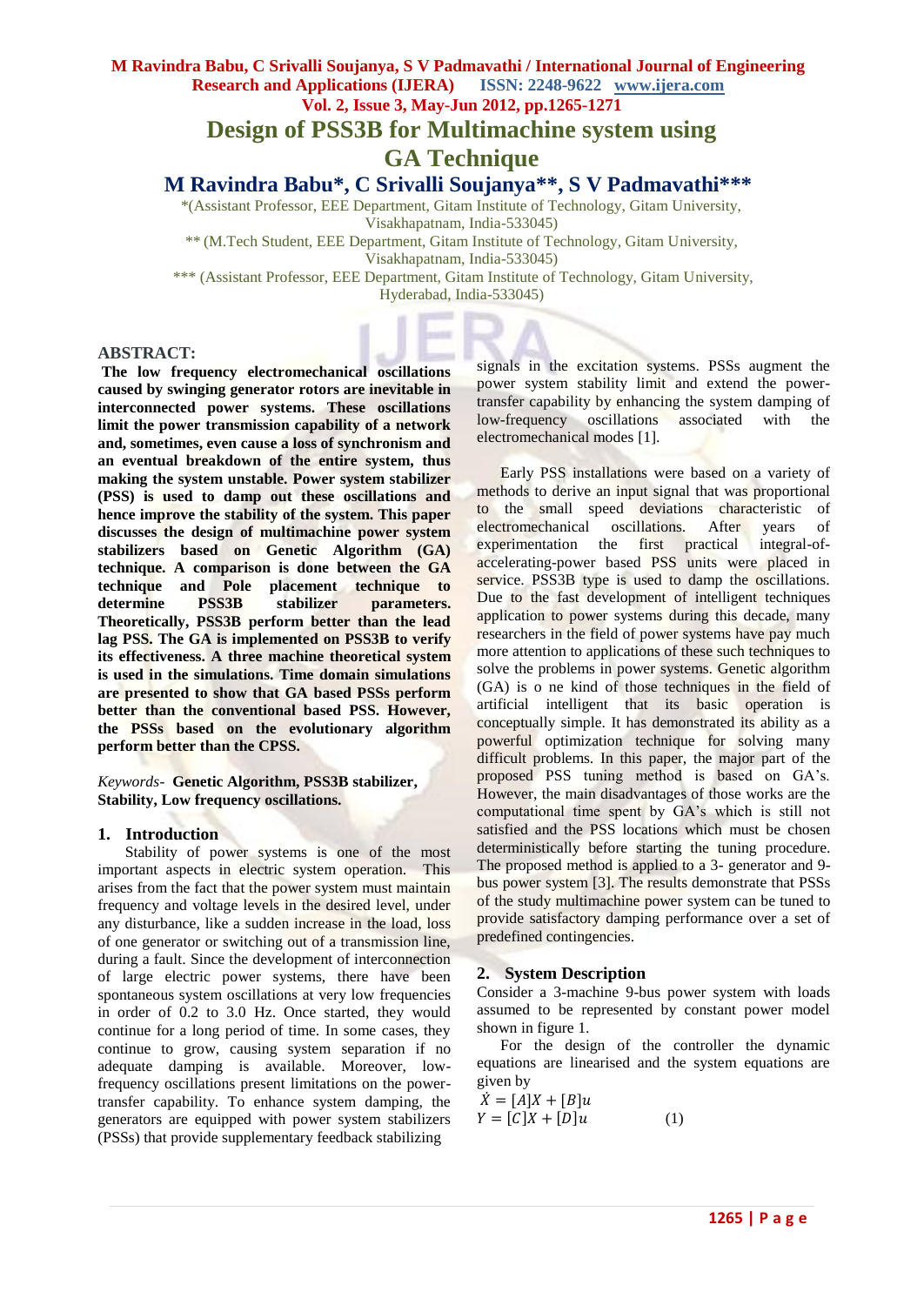#### **2.1 Machine Parameters**

 $D_1=D_2=D_3=10; H_1 = 23.46, H_2 = 6.4, H_3 = 3.01; X_{d1} =$ 0.269,  $X_{d2} = 0.8958$ ;  $X_{d3} = 1.998$ ;  $X'_{d1} = 0.0608$ ,  $X'_{d2} = 0.1198$ 0.1198,  $X'_{d3}$  $=0.1813; X_{q1} = X'_{q1} = 0.0969, X_{q2} = X'_{q2} = 0.8645, X_{q3} = X'_{q3} = 1.$  $2578;T'_{d01} = 8.96, T'_{d02} = 6.0,$  $T'_{d03} = 5.89; T'_{q01} = 0.31, T'_{q02} = 0.535, T'_{q03} = 0.6.$ 

# **2.2 Exciter Parameters**

 $K_{A1}$ = $K_{A2}$ = $K_{A3}$ =200;  $T_{A1} = T_{A2} = T_{A3} = 0.05$ .



Fig 1: 3-Machine 9-Bus system

#### **3. State-space Representation of system**

 The state space representation is concerned not only with input and output properties, but also with its complete internal behavior. In contrast, the transfer function representation specifies only the input/output behavior. If state-space representation of a system is known, the transfer function is uniquely defined. In this sense, the state space representation is a more complete description of the system, and it is ideally suited for the analysis of multi-variable MIMO systems. In this work, loads are modeled as constant impedances, and the network is reduced to its internal generator nodes. A generator can be expressed as classical model.



Fig 2 Transfer function block diagram representation of Multimachine system

The complete mathematical formulation of the multimachine dynamics. Based on the transfer function block diagram (figure 2), the system dynamics can be expressed by a set of linear differential equations in the state variables  $\Delta \omega_i$ ,  $\Delta \delta_i \Delta E'_{qi}$ ,  $\Delta E_{fdi}$  as follows[2]:

$$
\frac{d(\Delta \omega_{i})}{dt} = -\frac{D_{i}}{M_{i}} \cdot \Delta \omega_{i} - \frac{K_{1i}}{M_{i}} \cdot \Delta \delta_{i} - \frac{K_{2i}}{M_{i}} \cdot \Delta E'_{qi} + \frac{1}{M_{i}} \cdot \Delta T_{mi}
$$
\n
$$
\frac{d(\Delta \delta_{i})}{dt} = 2 \cdot \pi \cdot f \cdot \Delta \omega_{i}
$$
\n
$$
\frac{d(\Delta E'_{qi})}{dt} = -\frac{K_{4i}}{T'_{d0i}} \cdot \Delta \delta_{i} - \frac{1}{T'_{d0i} \cdot K_{3i}} \cdot \Delta E'_{qi}
$$
\n
$$
\frac{d(\Delta E_{fdi})}{dt} = \frac{K_{Ai} \cdot K_{5i}}{T_{Ai}} \cdot \Delta \delta - \frac{K_{Ai} \cdot K_{6i}}{T_{Ai}} \cdot \Delta E'_{qi} - \frac{1}{T_{Ai}} \cdot \Delta E_{fdi}
$$
\n
$$
+ \frac{K_{Ai}}{T_{Ai}} \cdot u_{Ei}
$$
\nfor all i=1,2,3,......  
\n(2)

The expressions for the K-constants are expressed using the electrical torque expression, internal voltage equation, and from the terminal voltage relation [2]. The following A and B- matrices in the equation (2.1) are obtained from the above differential equations.

$$
A = \begin{bmatrix} \frac{-D_i}{M_i} & \frac{-K_{1i}}{M_i} & \frac{-K_{2i}}{M_i} & 0\\ 0 & 2\pi f & 0 & 0\\ 0 & \frac{-K_{1i}}{T_{d0i}} & \frac{-1}{K_{3i}T_{d0i}} & \frac{1}{T_{d0i}}\\ 0 & \frac{K_{Ai}K_{5i}}{T_{Ai}} & \frac{K_{Ai}K_{6i}}{T_{Ai}} & \frac{-1}{T_{Ai}} \end{bmatrix}
$$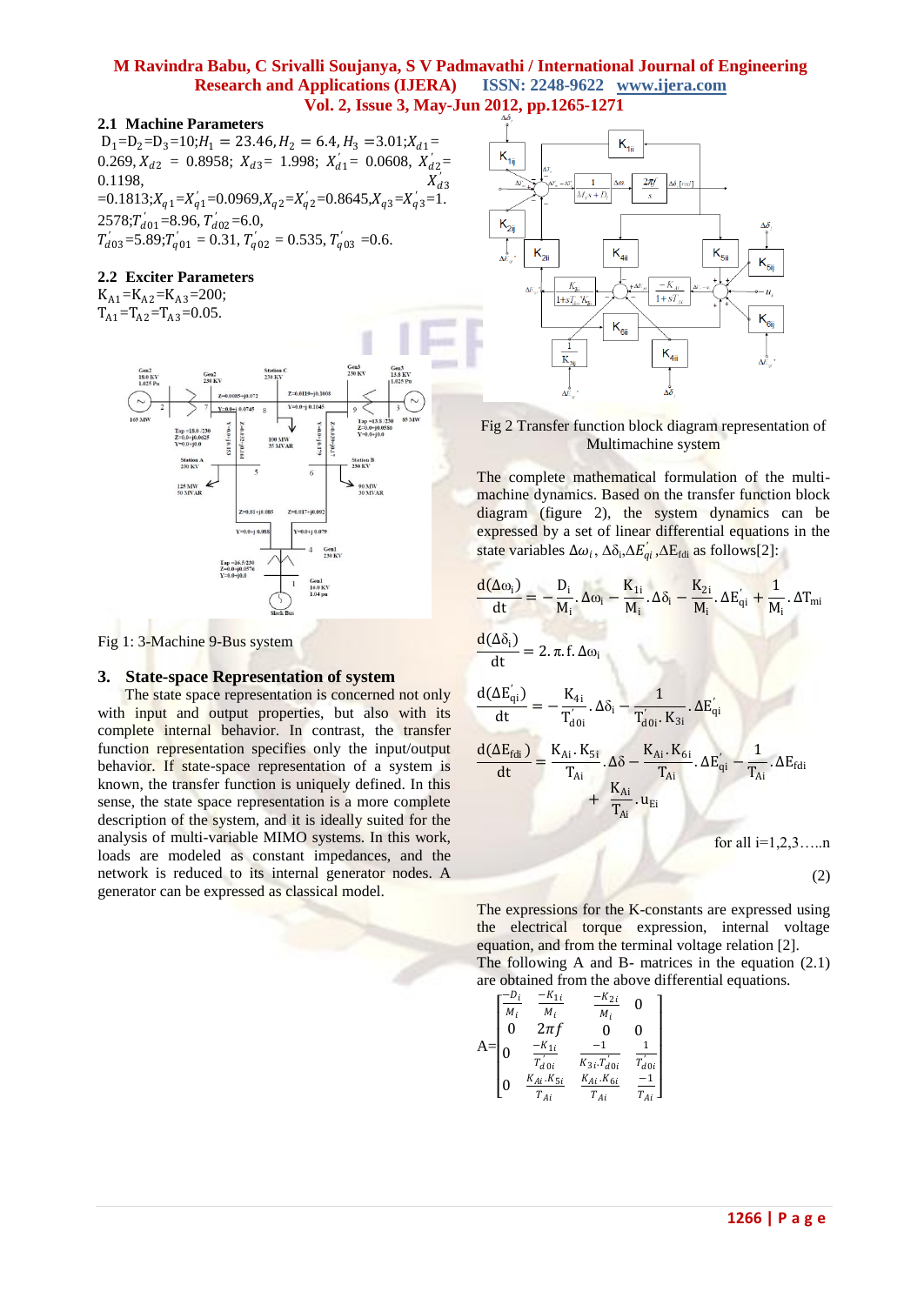$$
\mathbf{B} = \begin{bmatrix} 0 \\ 0 \\ 0 \\ \frac{K_{Ai}}{T_{Ai}} \end{bmatrix}
$$

where  $\mathbf{x}(t) = [\Delta \omega_i \quad \Delta \delta_i \quad \Delta E'_{qi} \quad \Delta E_{fdi}]$ 

The stability characteristic of the system is dependent on the Eigen values of the state matrix A as follows [2]:

a)A real Eigen value corresponds to a non-oscillatory mode. A negative real Eigen value represents a decaying mode, while a positive real Eigen value represents a periodic instability.

b)A pair of complex Eigen value represents an oscillatory mode. The real component of the Eigen value gives the damping, and the imaginary component gives the frequency of oscillation. A negative real part represents a damped oscillation whereas a positive real part represents oscillation of increasing amplitude.

# **4. Design of Power System Stabilizer**

# **4.1 Overview of PSS structures***:*

 Shaft speed, electrical power and terminal frequency are among the commonly used input signals to the PSS. Alternative forms of PSS have been developed using these signals. This section describes the practical considerations that have influenced the development of each type of PSS as well as its advantages and limitations [4].

# **4.1.1** *Speed-Based (***Δω***) Stabilizer*

 Stabilizers employing a direct measurement of shaft speed have been used successfully on hydraulic units since the mid-1960s. Among the important considerations in the design of equipment for the measurement of speed deviation is the minimization of noise caused by shaft run-out (lateral movement) and other causes Conventional filters couldnot remove such low-frequency noise without affecting the electromechanical components that were being measured. Runout compensation must be inherent to the method of measuring the speed signal. In some early applications, this was achieved by summing the outputs from several pick-ups around the shaft, a technique that was expensive and lacking in long-term reliability. The stabilizer, while damping the rotor oscillations, could reduce the damping of the lower-frequency torsional modes if adequate filtering measures were not taken. In addition to careful pickup placement at a location along the shaft where low-frequency shaft torsionals were at a minimum, electronic filters were also required in the early applications. While stabilizers based on direct measurement of shaft speed have been used on many thermal units, this type of stabilizer has several limitations. The primary disadvantage is the need to use a torsional filter. In attenuating the torsional components of the stabilizing signal, the filter also introduces a phase lag at lower frequencies. This has a destabilizing effect on the "exciter mode", thus imposing a maximum limit on the allowable stabilizer gain. In many cases, this is too restrictive and limits the overall effectiveness of the stabilizer in damping system oscillations. In addition, the stabilizer has to be custom-designed for each type of generating unit depending on its torsional characteristics. The integral-of-accelerating power-based stabilizer, referred to as the Delta-*P*-Omega (ΔPω) stabilizer throughout this section, was developed to overcome these limitations [4].

# **4.1.2***. Frequency-Based (***Δ***f) Stabilizer*

 Historically terminal frequency was used as the input signal for PSS applications at many locations in North America. Normally, the terminal frequency signal was used directly. In some cases, terminal voltage and current inputs were combined to generate a signal that approximates the machine"s rotor speed, often referred to as "compensated" frequency. One of the advantages of the frequency signal is that it is more sensitive to modes of oscillation between large areas than to modes involving only individual units, including those between units within a power plant. Thus it seems possible to obtain greater damping contributions to these "interarea" modes of oscillation than would be obtainable with the speed input signal. Frequency signals measured at the terminals of thermal units contain torsional components. Hence, it is necessary to filter torsional modes when used with steam turbine units. In this respect frequency-based stabilizers have the same limitations as the speed-based units. Phase shifts in the ac voltage, resulting from changes in power system configuration, produce large frequency transients that are then transferred to the generator"s field voltage and output quantities. In addition, the frequency signal often contains power system noise caused by large industrial loads such as arc furnaces [4].

# **4.1.3 Power-Based (ΔP) Stabilizer**

 Due to the simplicity of measuring electrical power and its relationship to shaft speed, it was considered to be a natural candidate as an input signal to early stabilizers. The equation of motion for the rotor can be written as follows:

$$
\frac{\partial}{\partial t} \Delta \omega = \frac{1}{2H} (\Delta P_m - \Delta P_e)
$$
 (3)

where

 $H =$  inertia constant

 $\Delta Pm$  = change in mechanical power input

 $\Delta Pe$  = change in electric power output

 $\Delta \omega$  = speed deviation

If mechanical power variations are ignored, this equation implies that a signal proportional to shaft acceleration (i.e. one that leads speed changes by 90°) is available from a scaled measurement of electrical power. This principle was used as the basis for many early stabilizer designs. In combination with both highpass and low-pass filtering, the stabilizing signal derived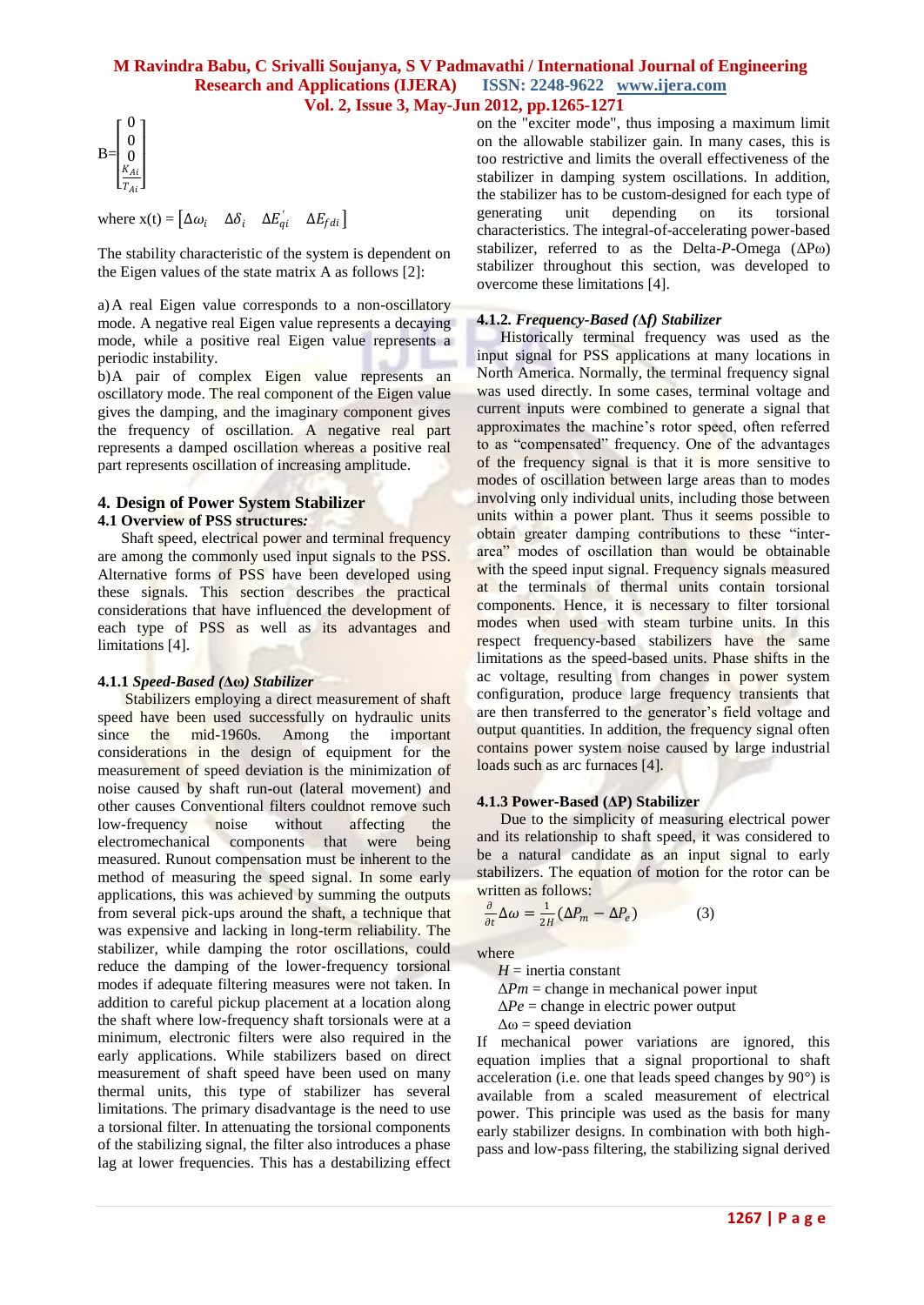in this manner could provide pure damping torque at exactly one electromechanical frequency.

This design suffers from two major disadvantages. First, it cannot be set to provide a pure damping contribution at more than one frequency and therefore for units affected by both local and inter-area modes a compromise is required. The second limitation is that an un-wanted stabilizer output is produced whenever mechanical power changes occur. This severely limits the gain and output limits that can be used with these units. Even modest loading and unloading rates produce large terminal voltage and reactive power variations unless stabilizer gain is severely limited. Many powerbased stabilizers are still in operation although they are rapidly being replaced by units based on the integral of accelerating power design.

#### **4.1.4 Integral-of-Accelerating Power (ΔPω) Stabilizer**

 The limitations inherent in the other stabilizer designs led to the development of stabilizers that measure the accelerating power of the generator. The earliest systems combined an electrical power measurement with a derived mechanical power measurement to produce the required quantity. On hydroelectric units this involved processing a gate position measurement through a simulator that represented turbine and water column dynamics [10]. For thermal units a complex system that measured the contribution of the various turbine sections was necessary [4]. Due to the complexity of the design, and the need for customization at each location, a new method of indirectly deriving the accelerating power was developed. The operation of this design of stabilizer is described in th following section.

#### **4.2 PSS3B structure and design**

 The principle of this stabilizer is illustrated by the following equation that shows how a signal proportional to rotor speed deviation can be derived from accelerating power [5].

$$
\Delta \omega_{eq} = \frac{1}{2H} \int (\Delta P_m - \Delta P_e) dt \tag{4}
$$

The objective is to derive  $\Delta \omega_{eq}$  so that it does not contain torsional modes. Torsional components are inherently attenuated in the integral of  $\Delta P_e$  signal. The problem is to measure the integral of  $\Delta P_m$  free of torsional modes. In many applications, the component  $\Delta P_m$  is neglected. This is satisfactory, except when changing loads on the unit and other system conditions when the mechanical power changes.Under such conditions, a spurious stabilizer output is produced if  $\Delta P_e$ , alone os used as the stabilizing signal. This in turn results in transient oscillations in voltage and reactive power. The integral of mechanical power is related to shaft speed and electrical power as follows [5]:

$$
\int \Delta P_m \, dt = M \Delta \omega + \int \Delta P_1 \tag{5}
$$

The delta P-omega stabilizer makes use of the above relationship to simulate a signal proportional to the integral of mechanical power change by adding signals proportional to shaft-speed change and integral of electrical power change [5].



#### Fig 3 IEEE type PSS3B

This signal will contain torsional oscillations unless a filter is used. Because mechanical power changes are relatively slow even for fast valve movements, the derived integral of the mechanical power signal can be conditioned with a simple low-pass filter to remove torsional frequencies.

The overall transfer function for deriving the equivalent rotor speed deviation signal from shaft speed and electrical power measurements is given by:

$$
\Delta \omega_{eq} = -\frac{\Delta P_e(s)}{2Hs} + G(s) \left[ \frac{\Delta P_e(s)}{2H(s)} + \Delta \omega(s) \right]
$$
 (6)

where,  $G(s)$  is the transfer function of the torsional filter. The delta-P-omega PSS has two major advantages over the delta-omega PSS.

The  $\Delta P_e$  signal has a high degree of torsional attenuation and hence, there is generally no need for a torsional filter in the main stabilizing path. This eliminates the exciter mode stability problem, thereby permitting higher stabilizer gain which results in better damping of system oscillations.

An end-of-shaft speed sensing arrangement can be used. This allows the use of a standard design for all units irrespective of their torsional characteristics. There are dual input type stabilizers PSS3B.

The state matrix of the system including PSS3B  $\Delta$ -

$$
\begin{bmatrix}\n\frac{-D_i}{M_i} & \frac{-K_{1i}}{M_i} & \frac{-K_{2i}}{M_i} & 0 & 0 & 0 & 0 & 0 \\
2\pi f & 0 & 0 & 0 & 0 & 0 & 0 & 0 \\
0 & \frac{-K_{1i}}{T_{d0i}} & \frac{-1}{K_{3i}T_{d0i}} & \frac{1}{T_{d0i}} & 0 & 0 & 0 & 0 \\
\frac{K_{Ai}K_{5i}}{T_{Ai}} & \frac{K_{Ai}K_{6i}}{T_{Ai}} & \frac{-1}{T_{Ai}} & 0 & \frac{-K_A}{T_A} & 0 & \frac{-K_A}{T_A} \\
0 & \frac{-K_{1i}K_{4i}K_{51}}{T_{d0i}} & \frac{-K_{2i}K_{51}}{K_{3i}T_{d0i}} & \frac{-K_{3i}K_2}{T_{d0}} & \frac{-K_A}{T_A} & 0 & 0 & 0 \\
0 & 0 & 0 & 0 & \frac{1}{T_1} & \frac{-1}{T_1} & \frac{-1}{T_0} & 0 \\
0 & \frac{-K_{1i}K_{52}}{M_i} & \frac{-K_{2i}K_{52}}{M_i} & 0 & 0 & 0 & \frac{1}{T_2} & \frac{-1}{T_2} \\
0 & 0 & 0 & 0 & 0 & 0 & \frac{1}{T_2} & \frac{-1}{T_2}\n\end{bmatrix}
$$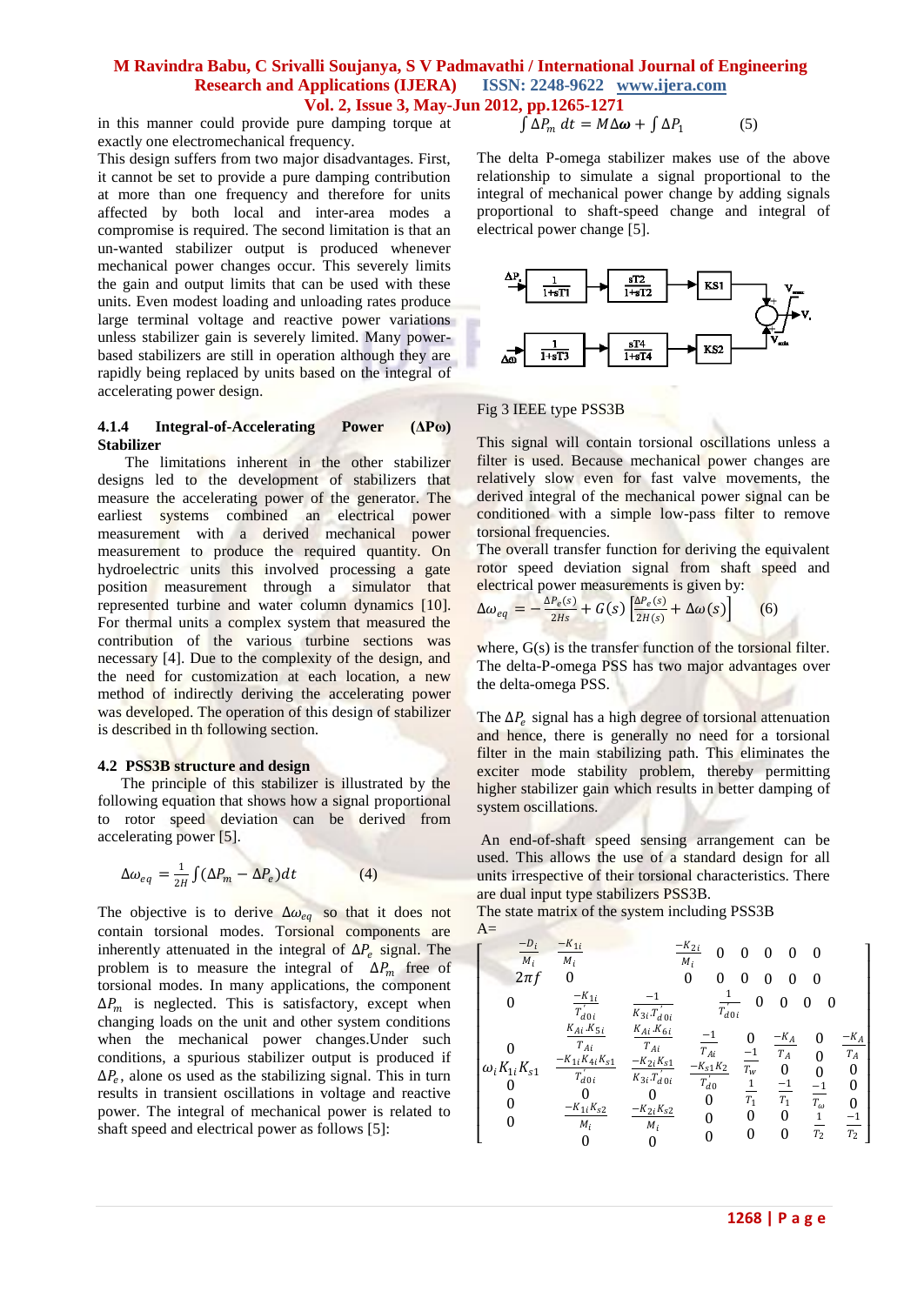Where  $x(t) = [\Delta \omega_i \quad \Delta \delta_i \quad \Delta E'_{qi} \quad \Delta E_{fdi}]$  $\Delta V_1$  $\Delta V_2$  $\Delta V_3$   $\Delta V_4$ ]

#### **5. Optimum Parameters Tuning Techniques 5.1 Pole placement technique**

 Pole placement is a method employed in feedback control system theory to place the closedloop poles of a plant in pre-determined locations in the s-plane. This method is also known as Full State Feedback (FSF) technique. Placing poles is desirable because the location of the poles corresponds directly to the eigen values of the system, which control the characteristics of the response of the system. The system must be considered controllable in order to implement this method [8]. The required stabiliser parameters can be computed using the pole placement technique.

#### **5.2 Genetic Algorithm**

#### **5.2.1 Introduction**

 Genetic Algorithms are general purpose optimization techniques based on principles inspired from the biological evolution using metaphors of mechanisms such as natural selection, genetic recombination and survival of the fittest. They are member of a wider population of algorithm, Evolutionary Algorithms. The idea of evolutionary computing was introduced in the year 1960 by I.Rechenberg in his work "Evolution strategies" ("Evolutions strategy", in original). His idea was then developed by other researchers. Genetic Algorithm was invented by John Holland and thereafter numbers of his students and other researchers have contributed in developing this field. With the advent of the GA, many non-linear, large-scale combinatorial optimization problems in power systems have been resolved using the genetic computing scheme. The GA is a stochastic search or optimization procedure based on the mechanics of natural selection and natural genetics. The GA requires only a binary representation of the decision variables to perform the genetic operations, i.e., selection; crossover and mutation. Fig 4 shows the binary representation of decision variables to perform the genetic operations [13].

$$
\underbrace{1\ 1\ 0\ 1\ 0}_{x_1} \quad \underbrace{1\ 0\ 0\ 1\ 0\ 0\ 1}_{x_2} \quad \underbrace{0\ 1\ 0}_{x_3} \quad \underbrace{\ldots \quad 0\ 0\ 1\ 0}_{x_n}
$$

Fig 4 Binary representation of decision variables

#### **5.2.2 Biological Background**

 All living organisms consist of number of cells. Each cell consists of same set of chromosomes. Chromosomes are strings of DNA and serves as a model for the whole organism. A chromosome's characteristic is determined by the genes. Each gene has several forms or alternatives which are called alleles, producing differences in the set of characteristics associated with that gene. The set of chromosome which defines a phenotype (individual) with certain fitness is called the

genotype. The fitness of an organism is measured by success of the organism in its life. According to Darwinian Theory the highly fit individuals are given opportunities to reproduce whereas the least fit members of the population are less likely to get selected for reproduction and so "die out" [13].

#### **5.2.3 Working mechanism of GA**

 In nature, a combination of natural selection and procreation permits the development of living species that are highly adapted to their environments. GA is an algorithm that operates on a similar principle. When applied to a problem the standard genetic algorithm proceeds as follows: an initial population of individuals (represented by chromosomes) "n" is generated at random. At every evolutionary step, called as generation, the individuals in the current population are decoded and evaluated according to predefined quality criterion referred to as fitness function. To form a new population (next generation), individuals are selected according to their fitness. Then some or all of the existing members of the current solution pool are replaced with the newly created members. Creation of new members is done by crossover and mutation operators [13].

5.2.3.1 Selection: According to Darwin's evolution theory the best ones should survive and create new offspring. There are many methods to select the best chromosomes, for example roulette wheel selection, rank selection, steady state selection etc. Roulette wheel selection method has been used in this work to select the chromosomes for crossover because of its simplicity and also the fitness values do not differ very much in this work [3].

Roulette wheel selection: Parents are selected according to their fitness. The better the chromosomes are, the more chancesto be selected they have. A roulette wheel (pie-chart) is considered where all chromosomes in the population are placed in according to their normalized fitness. Then a random number is generated which decides the chromosome to be selected [3].

5.2.3.2. Crossover: The main operator working on the parents is crossover, which happens for a selected pair with a crossover probability (pc). Crossover takes two individuals and cuts their chromosome strings at some randomly chosen position, to produce two "head" segments and two "tail" segments. The tail segments are then swapped over to produce two new full-length chromosomes. As a result the two offspring each inherit some genes from each parent. Crossover is not usually applied to all pairs of individuals selected for mating. A random choice is made, where the likelihood of crossover being applied is typically between 0.6 and 1.0. If the crossover is not applied, offspring's are produced simply by duplicating the parents. The crossover operation performed on two parents "A" and "B" is given below [13].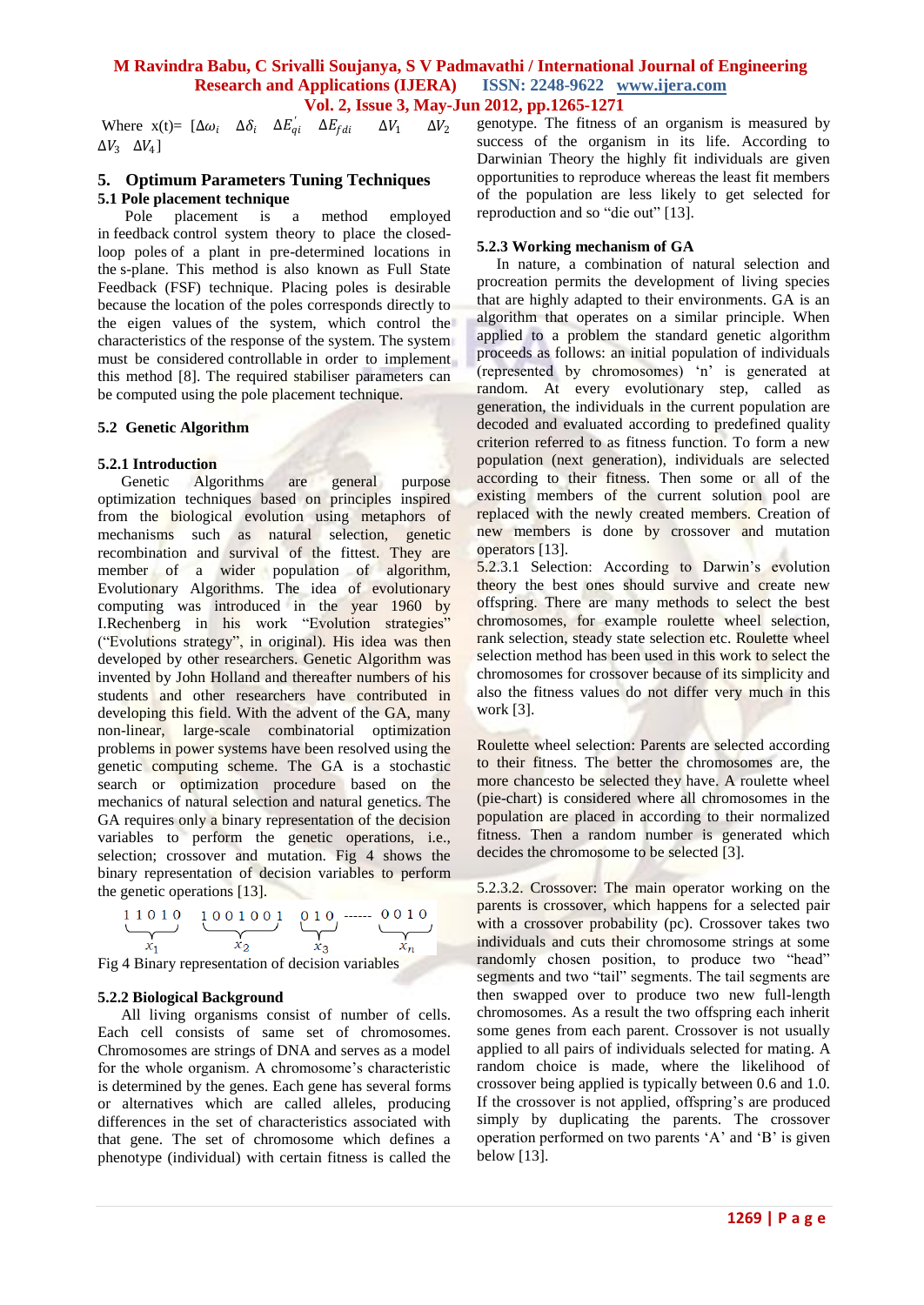# *Parent A* 0 0 0 0 0 1 0 1

5.2.3.3. Mutation: Mutation is applied to each child individually after crossover. It randomly alters each gene with a small probability (pm). Mutation provides a small amount of random search and helps ensure that no point in the search space has a zero probability of being examined. The mutation operation performed on two child strings obtained after crossover operation is given below these three operators are applied repeatedly until the off springs take over the entire population. When new solution of strings is produced, they are considered as a new generation and they totally replace the parents in order for the evolution to proceed [13].



Fig 5 Flow chart of Genetic Algorithm

5.2.4 Application of GA to PSS Design The following parameters were used in designing the PSS using GA and configured in the following way: Chromosome representation: real Population: 400 Generation: 200 Mutation: 0.01  $-10\leq K_{s1}\leq 0$ ;  $0\leq K_{s2}\leq 10$ 

# **6. Simulation Results:**

6.1 Power system output without installing PSS



Figure 6 Rotor angle variations w.r.t time

6.2 PSS parameters determined using pole placement technique

When PSS installed at machine 1











Figure 9 Rotor angle variations w.r.t time

6.2 PSS parameters determined using GA technique

# *When PSS installed at machine 1*



Figure 10 Rotor angle variations w.r.t time